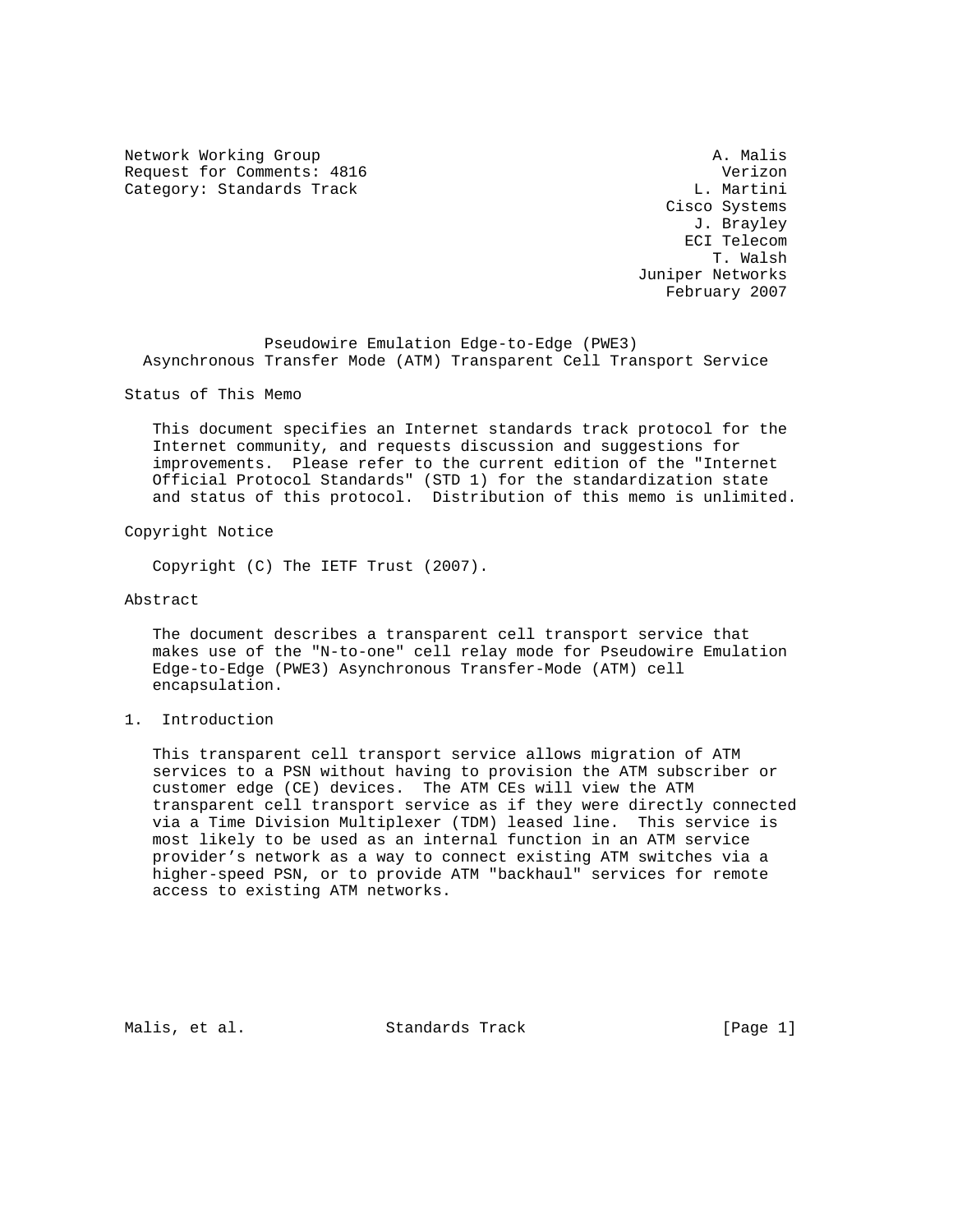## 1.1. Specification of Requirements

 The key words "MUST", "MUST NOT", "REQUIRED", "SHALL", "SHALL NOT", "SHOULD", "SHOULD NOT", "RECOMMENDED", "MAY", and "OPTIONAL" in this document are to be interpreted as described in RFC 2119 [1].

## 2. Transparent Cell Transport Definition

 The transparent port service is a natural application of the "N-to one" Virtual Circuit Connection (VCC) cell transport mode for PWE3 ATM encapsulation described in [2], and MUST be used with pseudowires of type 0x0003, "ATM transparent cell transport" [4].

 The ATM transparent port service emulates connectivity between two remote ATM ports. This service is useful when one desires to connect two CEs without processing or switching at the Virtual Path Connection (VPC) or VCC layer. The ingress PE discards any idle/unassigned cells received from the ingress ATM port, and maps all other received cells to a single pseudowire.

 The egress PE does not change the Virtual Path Identifier (VPI), Virtual Circuit Identifier (VCI), Payload Type Identifier (PTI), or Cell Loss Priority (CLP) bits when it sends these cells on the egress ATM port. Therefore, the transparent port service appears to emulate an ATM transmission convergence layer connection between two ports. However, since the ingress PE discards idle/unassigned cells, this service benefits from statistical multiplexing bandwidth savings.

 In accordance with [2], cell concatenation MAY be used for transparent cell-relay transport in order to save the PSN bandwidth. If used, it MUST be agreed between the ingress and egress PEs. In particular, if the Pseudo Wire has been set up using the PWE3 control protocol [3], the ingress PE MUST NOT exceed the value of the "Maximum Number of concatenated ATM cells" Pseudowire Interface Parameter Sub-TLV (Interface Parameter ID = 0x02 [4]) received in the Label Mapping message for the Pseudo Wire, and MUST NOT use cell concatenation if this parameter has been omitted by the egress PE.

 ATM Operations and Management (OAM) cells MUST be transported transparently, and the PEs do not act on them. If the PEs detect a PSN or pseudowire failure between them, they do not generate any OAM cells, but rather bring down the ATM interfaces to the CEs (e.g., generating LOS on the ATM port), just as if it were a transmission layer failure.

Malis, et al. Standards Track [Page 2]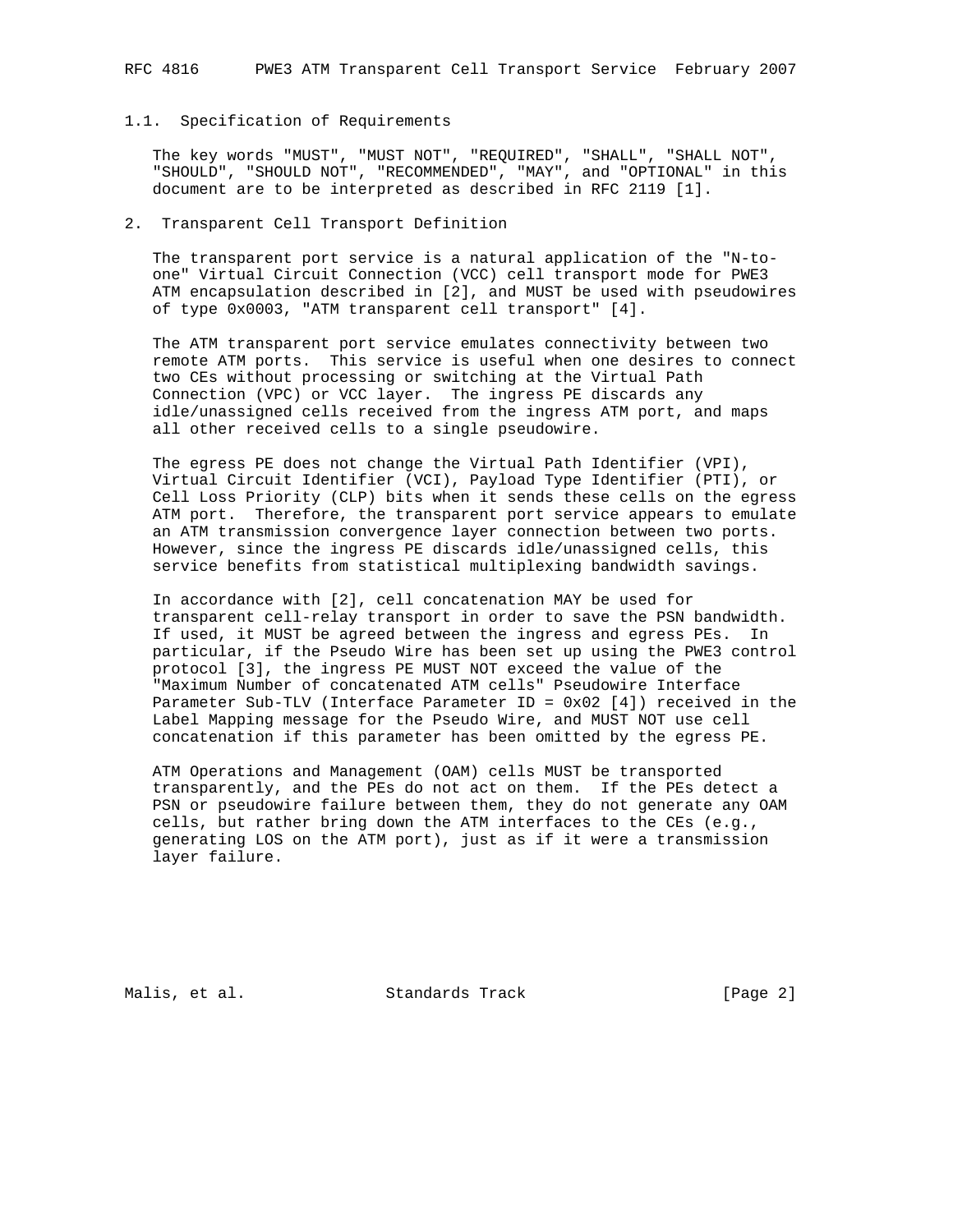Similarly, ATM Integrated Local Management Interface (ILMI) signaling from the CEs, if any, MUST be transported transparently, and the PEs do not act on it. However, the PEs must act on physical interface failure by either withdrawing the PW labels or by using pseudowire status signaling to indicate the interface failure. The procedures for both alternatives are described in [3].

3. Security Considerations

 This document does not introduce any new security considerations beyond those in [2] and [3]. This document defines an application that utilizes the encapsulation specified in [2], and does not specify the protocols used to carry the encapsulated packets across the PSN. Each such protocol may have its own set of security issues, but those issues are not affected by the application specified herein. Note that the security of the transported ATM service will only be as good as the security of the PSN. This level of security might be less rigorous than a native ATM service.

4. Congestion Control

 Since this document discusses an application of the "N-to-one" VCC cell transport mode for PWE3 ATM encapsulation described in [2], the congestion control considerations are identical to those discussed in section 15 of [2]. The PWE3 Working Group is also undertaking additional work on ATM-related congestion issues, and implementers should anticipate that an RFC will be published describing additional congestion control techniques that should be applied to ATM emulation over pseudowires.

- 5. Normative References
	- [1] Bradner, S., "Key words for use in RFCs to Indicate Requirement Levels", BCP 14, RFC 2119, March 1997.
	- [2] Martini, L., Jayakumar, J., Bocci, M., El-Aawar, N., Brayley, J., and G. Koleyni, "Encapsulation Methods for Transport of Asynchronous Transfer Mode (ATM) over MPLS Networks", RFC 4717, December 2006.
	- [3] Martini, L., Rosen, E., El-Aawar, N., Smith, T., and G. Heron, "Pseudowire Setup and Maintenance Using the Label Distribution Protocol (LDP)", RFC 4447, April 2006.
	- [4] Martini, L., "IANA Allocations for Pseudowire Edge to Edge Emulation (PWE3)", BCP 116, RFC 4446, April 2006.

Malis, et al. Standards Track [Page 3]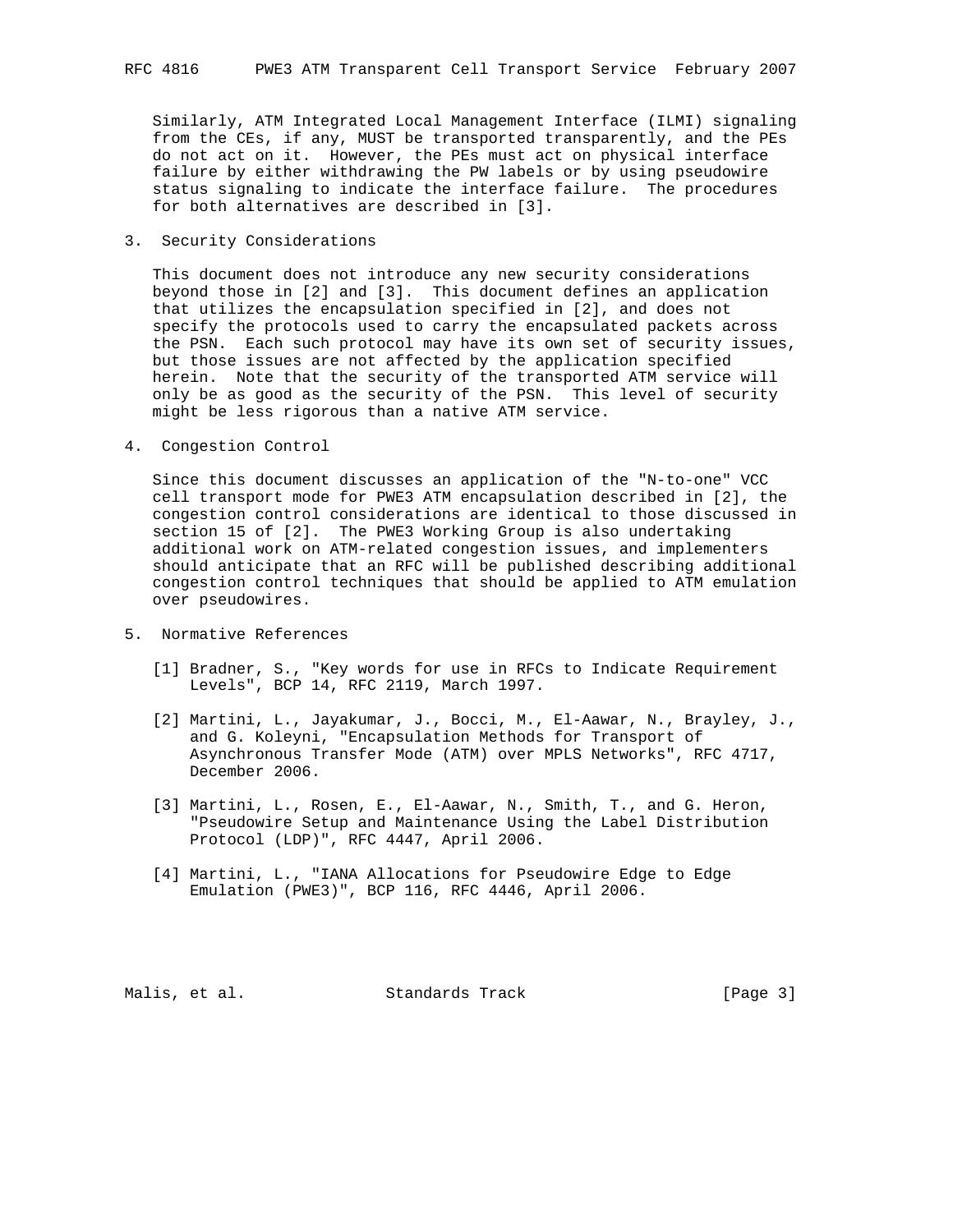## Acknowledgments

 The authors would like to thank the members of the PWE3 working group for their assistance on this document, and Sasha Vainshtein of Axerra in particular for his comments and suggestions.

Author's Addresses

 Andrew G. Malis Verizon Communications 40 Sylvan Road Waltham, MA

EMail: andrew.g.malis@verizon.com

 Luca Martini Cisco Systems, Inc. 9155 East Nichols Avenue, Suite 400 Englewood, CO, 80112

EMail: lmartini@cisco.com

 Jeremy Brayley ECI Telecom Omega Corporate Center 1300 Omega Drive Pittsburgh, PA 15205

EMail: jeremy.brayley@ecitele.com

 Tom Walsh Juniper Networks 1194 N Mathilda Ave Sunnyvale, CA 94089

EMail: twalsh@juniper.net

Malis, et al. Standards Track [Page 4]